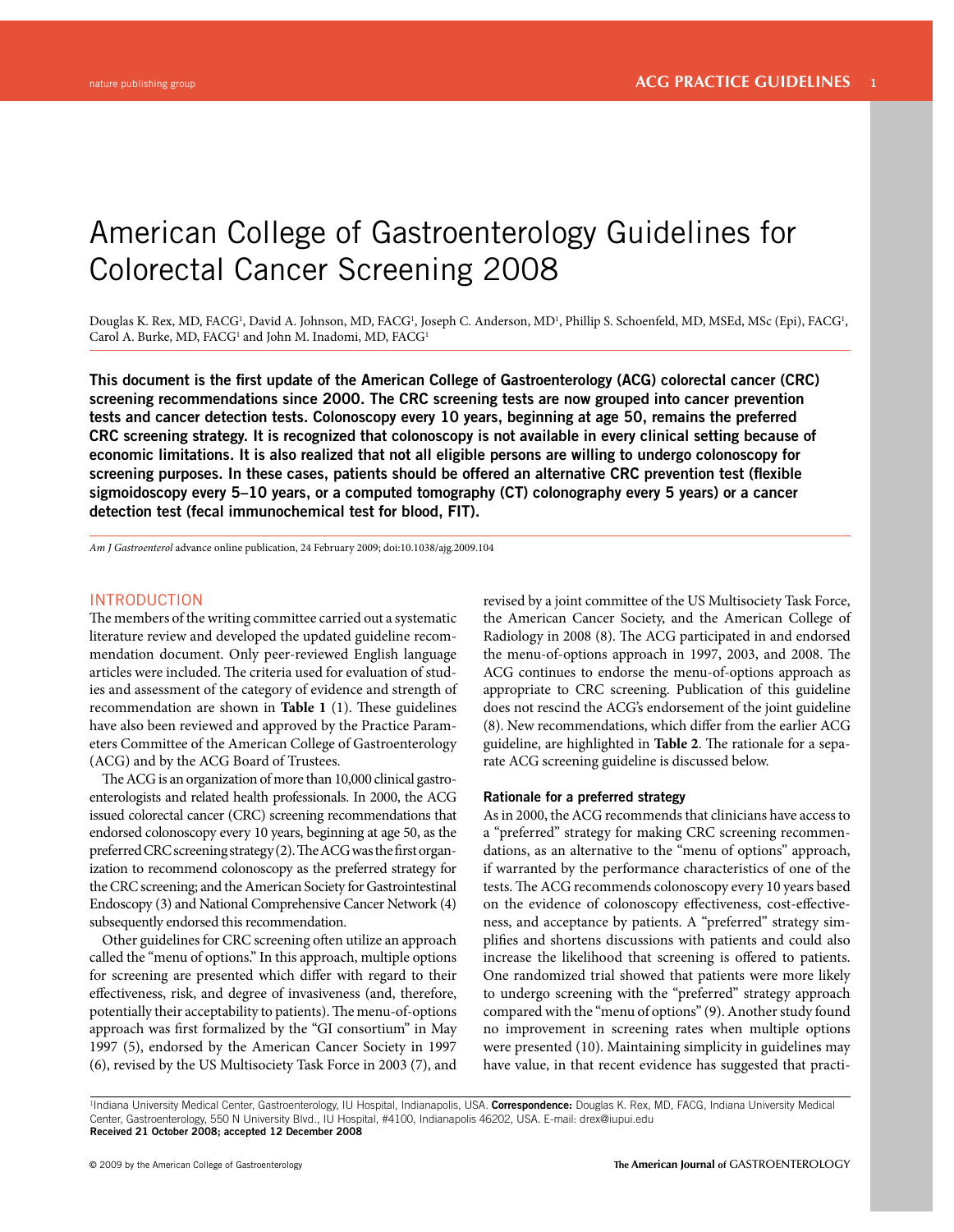| Table 1. Grading recommendations                                                       |                                                                                                                                                                          |                                                                                                                                                                                                             |                                                                                                                          |
|----------------------------------------------------------------------------------------|--------------------------------------------------------------------------------------------------------------------------------------------------------------------------|-------------------------------------------------------------------------------------------------------------------------------------------------------------------------------------------------------------|--------------------------------------------------------------------------------------------------------------------------|
| Grade of<br>recommen-<br>dation/<br>description                                        | Benefit vs. risk<br>and burdens                                                                                                                                          | Methodological<br>quality of<br>supporting<br>evidence                                                                                                                                                      | <b>Implications</b>                                                                                                      |
| 1A/Strong<br>recom-<br>mendation,<br>high-quality<br>evidence                          | Benefits clearly<br>outweigh risk<br>and burdens, or<br>vice versa                                                                                                       | <b>RCTs without</b><br>important<br>limitations or<br>overwhelming<br>evidence from<br>observational<br>studies                                                                                             | Strong<br>recommendation,<br>can apply to<br>most patients<br>in most circum-<br>stances without<br>reservation          |
| 1B/Strong<br>recom-<br>mendation,<br>moderate-<br>quality<br>evidence                  | Benefits clearly<br>outweigh risk<br>and burdens, or<br>vice versa                                                                                                       | <b>RCTs with</b><br>important limi-<br>tations (incon-<br>sistent results.<br>methodological<br>flaws, indirect,<br>or imprecise)<br>or exceptionally<br>strong evidence<br>from observa-<br>tional studies | Strong<br>recommendation,<br>can apply to<br>most patients<br>in most circum-<br>stances without<br>reservation          |
| 1C/Strong<br>recom-<br>mendation,<br>low-quality<br>or very<br>low-quality<br>evidence | Benefits clearly<br>outweigh risk<br>and burdens, or<br>vice versa                                                                                                       | Observational<br>studies or case<br>series                                                                                                                                                                  | Strong<br>recommendation<br>but may change<br>when higher<br>quality evidence<br>becomes available                       |
| 2A/Weak<br>recom-<br>mendation,<br>high-quality<br>evidence                            | Benefits closely<br>balanced with<br>risks and burden                                                                                                                    | <b>RCTs without</b><br>important<br>limitations or<br>overwhelming<br>evidence from<br>observational<br>studies                                                                                             | Weak<br>recommendation,<br>best action may<br>differ depending<br>on circumstances<br>or patients' or<br>societal values |
| 2B/Weak<br>recom-<br>mendation,<br>moderate-<br>quality<br>evidence                    | Benefits closely<br>balanced with<br>risks and burden                                                                                                                    | <b>RCTs with</b><br>important limi-<br>tations (incon-<br>sistent results.<br>methodological<br>flaws, indirect,<br>or imprecise)<br>or exceptionally<br>strong evidence<br>from observa-<br>tional studies | Weak<br>recommendation,<br>best action may<br>differ depending<br>on circumstances<br>or patients' or<br>societal values |
| 2C/Weak<br>recom-<br>mendation,<br>low-quality<br>or very<br>low-quality<br>evidence   | Uncertainty in<br>the estimates of<br>benefits, risks,<br>and burden; ben-<br>efits, risk, and<br>burden may be<br>closely balanced<br>RCT, randomized controlled trial. | Observational<br>studies or case<br>series                                                                                                                                                                  | Very weak<br>recommenda-<br>tions: other<br>alternatives<br>may be equally<br>reasonable                                 |
| Source: Guvatt et al. (1).                                                             |                                                                                                                                                                          |                                                                                                                                                                                                             |                                                                                                                          |

tioners often do not follow recommended intervals for postpolypectomy surveillance, which may in part be because of their complexity (11-13). The ACG acknowledges that listing

## **Table 2 . Changes in this guideline from the 2000 ACG**  recommendations for screening (see reference 2)

- 1. Screening tests are divided into cancer prevention and cancer detection tests. Cancer prevention tests are preferred over detection tests.
- 2. Screening is recommended in African Americans beginning at age 45 years.
- 3. CT colonography every 5 years replaces double contrast barium enema as the radiographic screening alternative, when patients decline colonoscopy.
- 4. FIT replaces older guaiac-based fecal occult blood testing. FIT is the preferred cancer detection test.
- 5. Annual Hemoccult Sensa and fecal DNA testing every 3 years are alternative cancer detection tests.
- 6. A family history of only small tubular adenomas in first-degree relatives is not considered to increase the risk of CRC.
- 7. Individuals with a single first-degree relative with CRC or advanced adenomas diagnosed at age ≥60 years can be screened like average-risk persons.

ACG, American College of Gastroenterology; CRC, colorectal cancer; CT, computed tomography; FIT, fecal immunochemical test.

quality colonoscopy as a "preferred" CRC prevention strategy places greater emphasis on effectiveness than on risk. Current trends in procedure use in the United States reflect and are consistent with the ACG's recommendation of colonoscopy as the preferred strategy for CRC screening, in that colonoscopy procedure volumes have risen dramatically, whereas flexible sigmoidoscopy and double-contrast barium enema (DCBE) procedure volumes have decreased precipitously, and fecal occult blood test (FOBT) has decreased modestly (14) .

# **Cancer prevention tests vs. cancer detection tests**

The recent joint guideline (8) groups CRC screening tests into cancer prevention and cancer detection tests. Cancer prevention tests have the potential to image both cancer and polyps, whereas cancer detection tests have low sensitivity for polyps and typically lower sensitivity for cancer compared with that in cancer prevention tests (imaging tests). The ACG supports the division of screening tests into cancer prevention and cancer detection tests, but recommends a preferred cancer prevention test-colonoscopy every 10 years (Grade 1 B) and a preferred cancer detection test — annual fecal immunochemical test (FIT) to detect occult bleeding (Grade 1 B). All recommendations in this guideline are provided in **Table 3** .

# **Preferred CRC prevention test: colonoscopy every 10 years (Grade 1 B)**

The ACG recommends that quality colonoscopy be offered first to patients aged ≥ 50 years ( **Table 3** ). A background discussion of screening colonoscopy, including discussion of quality in technical performance (which is deemed critical to screening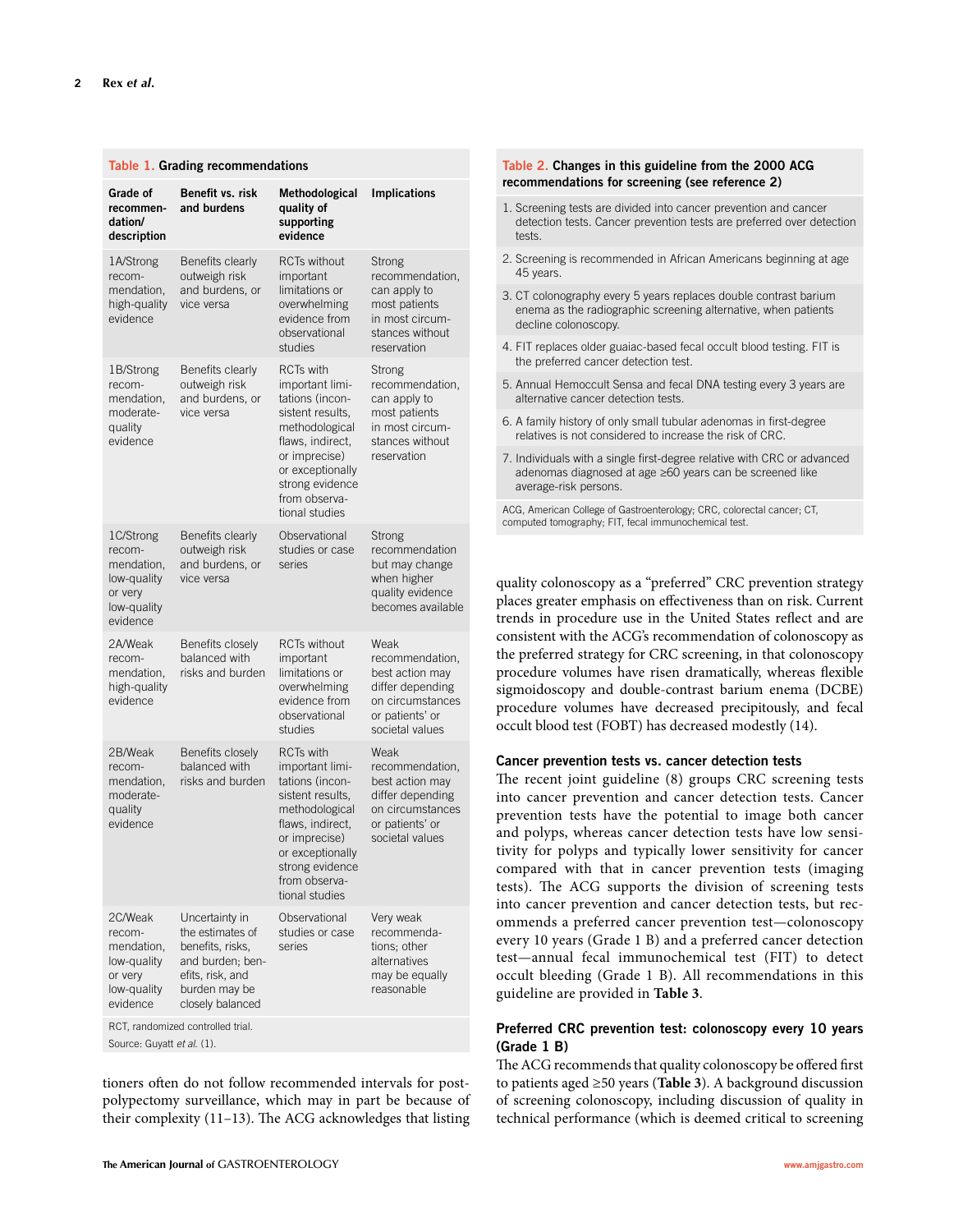# **Table 3 . CRC screening recommendations**

Preferred CRC screening recommendations

- Cancer prevention tests should be offered first. The preferred CRC prevention test is colonoscopy every 10 years, beginning at age 50. (Grade 1 B) Screening should begin at age 45 years in African Americans (Grade 2 C)
- Cancer detection test. This test should be offered to patients who decline colonoscopy or another cancer prevention test. The preferred cancer detection test is annual FIT for blood (Grade 1 B)

Alternative CRC prevention tests

- Flexible sigmoidoscopy every 5-10 years (Grade 2 B)
- CT colonography every 5 years (Grade 1 C)

Alternative cancer detection tests

- Annual Hemoccult Sensa (Grade 1 B)
- Fecal DNA testing every 3 years (Grade 2 B)

Recommendations for screening when family history is positive but evaluation for HNPCC considered not indicated

Single first-degree relative with CRC or advanced adenoma diagnosed at age ≥60 years

Recommended screening: same as average risk (Grade 2 B)

• Single first-degree with CRC or advanced adenoma diagnosed at age  $<$  60 years or two first-degree relatives with CRC or advanced adenomas.

 Recommended screening: colonoscopy every 5 years beginning at age 40 years or 10 years younger than age at diagnosis of the youngest affected relative (Grade 2 B)

#### FAP

- Patients with classic FAP (>100 adenomas) should be advised to pursue genetic counseling and genetic testing, if they have siblings or children who could potentially benefit from this testing (Grade 2 B)
- Patients with known FAP or who are at risk of FAP based on family history (and genetic testing has not been performed) should undergo annual flexible sigmoidoscopy or colonoscopy, as appropriate, until such time as colectomy is deemed by physician and patient as the best treatment (Grade 2 B)
- Patients with retained rectum after subtotal colectomy should undergo flexible sigmoidoscopy every 6-12 months (Grade 2 B)
- Patients with classic FAP, in whom genetic testing is negative, should undergo genetic testing for bi-allelic MYH mutations. Patients with 10-100 adenomas can be considered for genetic testing for attenuated FAP and if negative, MYH associated polyposis (Grade 2 C)

#### **HNPCC**

- Patients who meet the Bethesda criteria should undergo microsatellite instability testing of their tumor or a family member's tumor and/or tumor immunohistochemical staining for mismatch repair proteins (Grade 2 B)
- Patients with positive tests can be offered genetic testing. Those with positive genetic testing, or those at risk when genetic testing is unsuccessful in an affected proband, should undergo colonoscopy every 2 years beginning at age 20-25 years, until age 40 years, then annually thereafter (Grade 2 B)

CRC, colorectal cancer; CT, computed tomography, FAP, familial adenomatous polyposis; FIT, fecal immunochemical test; HNPCC, hereditary non-polyposis colorectal cancer.

colonoscopy) is found in Appendix B. Alternative CRC prevention tests are discussed in Appendix C. In clinical settings, in which economic issues preclude primary screening with colonoscopy, or for patients who decline colonoscopy, one of the alternative cancer prevention tests ( **Table 3** , Appendix C) or the preferred cancer detection test, occult blood detection through the FIT (**Table 3**) should be offered.

# **Preferred cancer detection test: annual FIT (Grade 1 B)**

The preferred cancer detection test is annual FIT. This test has superior performance characteristics when compared with older guaiac-based Hemoccult II cards (15-17); additionally, there were 10 and 12% gains in adherence with the FIT in the first two randomized controlled trials comparing the FIT with guaiacbased testing (18,19), The overall result of superior performance and improved adherence was a doubling in the detection of advanced lesions, with little loss of positive predictive value (18,19). The ACG supports the joint guideline recommendation that older guaiac-based fecal occult blood testing be abandoned as a method for CRC screening. Alternatives, such as the higher sensitivity guaiac-based Hemoccult Sensa and the fecal DNA test ( **Table 3** ), are discussed in Appendix D. However, because of more extensive data (compared with Hemoccult Sensa), and the high cost of fecal DNA testing, the ACG recommends the FIT as the preferred cancer detection test (Grade 1 B).

# **Age to begin screening in average-risk persons**

The ACG continues to recommend that screening begin at age 50 years in average-risk persons (i.e., those without a family history of colorectal neoplasia) (Grade 1 B), except for African Americans. The ACG recommends that screening begin at age 45 years in African Americans (Grade 2 C). The rationale for this recommendation has been presented elsewhere (20) .

The "average risk" population is large and complex with regard to risk. Certain other subgroups of the average-risk population might warrant initiation of screening at an earlier or later age, depending on their risk. For example, the age-adjusted risk of incident cancers  $(21)$  and prevalent adenomas  $(22-25)$ is greater in men than in women. However, delaying the onset of screening in women could result in a greater loss of life years in women who develop CRC in their 50s compared with that in men, as women on average live longer than men. Pending further study and evaluation of this issue, the ACG recommends that screening begin at age 50 years for both the genders (at age 45 years for African-American men and women).

 In reviewing the literature, the writing committee also identi fied heavy cigarette smoking and obesity as linked to an increased risk of CRC and to the development of CRC at an earlier age. The clinical evidence supporting the increased risk in these groups is given in Appendix A. The current evidence supports a decision by clinicians in individual patients with an extreme smoking history or obesity to begin screening at an age earlier than 50 years and perhaps as early as 45 years. A formal recommendation to begin screening at an earlier age in smokers and obese patients will be re-evaluated as additional evidence appears.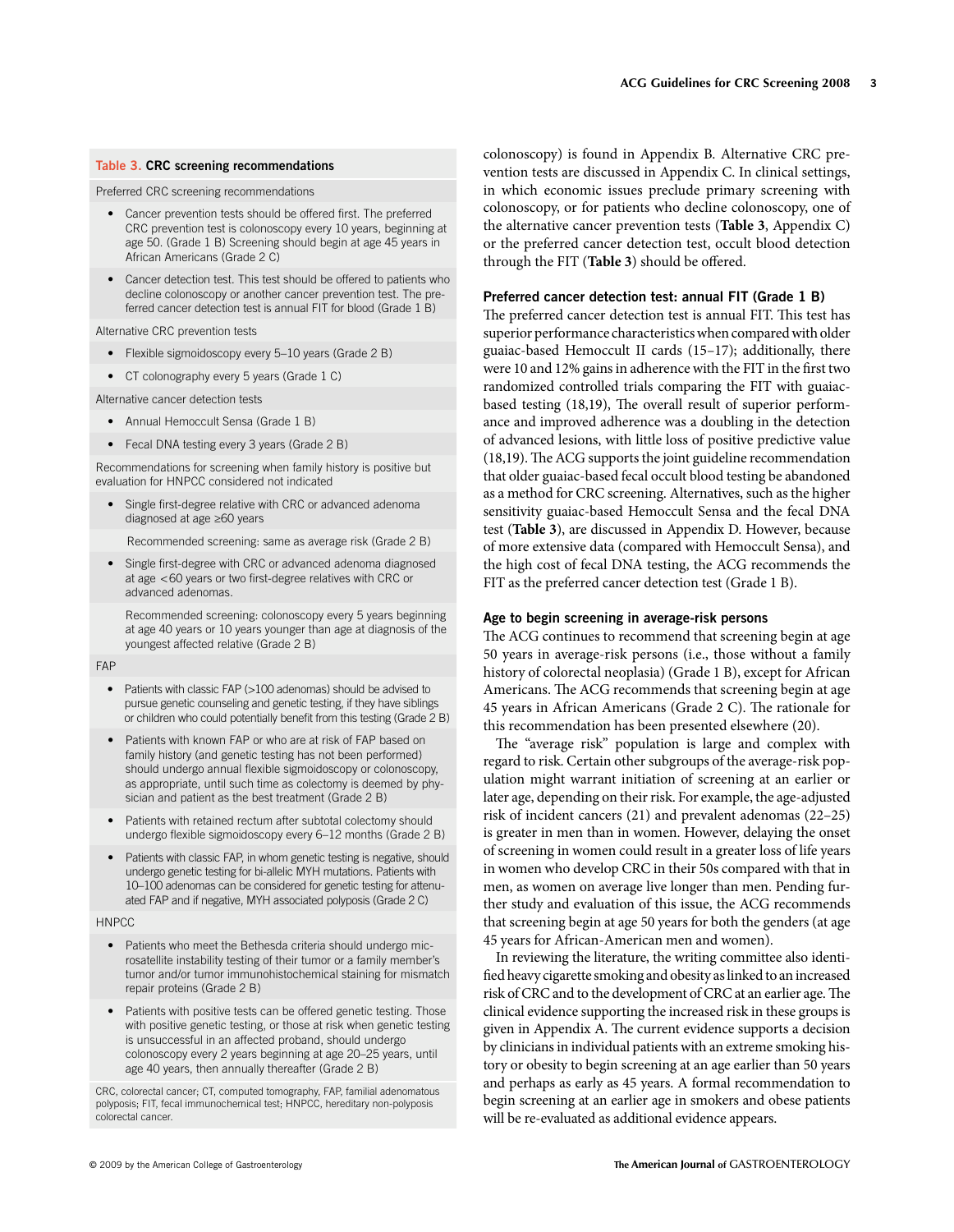# **Family history screening**

*Single first-degree relative with CRC or advanced adenoma (adenoma* ≥ *1 cm in size, or with high-grade dysplasia or villous elements) diagnosed at age* ≥60 years.

 Recommended screening: same as average risk (colonoscopy every 10 years beginning at age 50 years) (Grade 2 B).

*Single first-degree relative with CRC or advanced adenoma diagnosed at age <60 years or two first-degree relatives with CRC or advanced adenomas.*

 Recommended screening: colonoscopy every 5 years beginning at age 40, or 10 years younger than age at diagnosis of the youngest affected relative (Grade 2 B).

The ACG recommendations for modification of the screening approach, according to family histories of colorectal polyps and cancer that are not suggestive of the Hereditary Non-polyposis Colorectal Cancer, are summarized in **Table 3**. Justification for these recommendations was outlined in the 2000 guideline (2) . The major change in this guideline is that an increased level of screening is no longer recommended for a simple family history of adenomas in a first-degree relative. The earlier ACG recommendations were that adenomas and cancer in first-degree relatives be treated equally in modifying the family history. Many studies purporting to describe the risk of CRC in firstdegree relatives of patients with adenomas could be considered to have evaluated the reverse risk, i.e., the risk of adenomas in first-degree relatives of patients with CRC. In particular, casecontrol studies addressing this issue have often delivered an odds ratio (rather than a true risk ratio) that describes the "risk of adenomas among relatives of a patient with colorectal cancer" instead of the "risk of colorectal cancer among relatives of a patient with adenoma(s)." A single study carried out colonoscopies in first-degree relatives of patients with large adenomas, and found these relatives to have an increased risk of either large adenomas or cancer (26). There are no similar studies carried out in first-degree relatives of patients with small tubular adenomas. It is well known that persons with only small tubular adenomas ( < 1 cm) and only low-grade dysplasia are not at an increased risk for developing CRC (27) . From a genetic perspective, it makes little sense that their relatives should be considered at an increased risk. Recently, some studies have identified an extremely high prevalence of small tubular adenomas in screening populations (28) . Continuation of the recommendation to screen first-degree relatives of patients with only small tubular adenomas could result in most of the population being screened at age 40, with doubtful benefit. From a practical perspective, many clinicians have found that patients are often not aware of whether their first-degree relatives had advanced adenomas vs. small tubular adenomas, or whether their family members had non-neoplastic vs. neoplastic polyps. Given these difficulties, the ACG now recommends that adenomas only be counted as equal to a family history of cancer when there is a clear history, or medical report containing evidence, or other evidence to indicate that family members had advanced adenomas (an adenoma  $\geq 1$  cm in size, or with high-grade dysplasia, or with villous elements). Patients without information on the

nature of polyps in a family member can be encouraged to pursue such information, but because of confidentiality requirements, pursuit of such information by the treating physicians is typically not feasible.

#### **Familial adenomatous polyposis**

 Patients with features of an inherited CRC syndrome should be advised to pursue genetic counseling and, if appropriate, genetic testing. Genetic counseling and informed consent are preferred over direct genetic testing, as current laws may not provide adequate protection with regards to life insurance, long-term care insurance, or disability insurance. Individuals with familial adenomatous polyposis (FAP) should undergo APC mutation testing and, if negative, MYH mutation testing. Patients with FAP or at risk of FAP based upon family history should undergo annual flexible sigmoidoscopy or colonoscopy, as appropriate, until such time when colectomy is deemed by both physician and patient as the best treatment (29). Patients with a retained rectum after total colectomy and ileorectal anastomosis, ileal pouch, after total proctocolectomy and ilealpouch anal anastomosis, or stoma after total proctocolectomy and end ileostomy, should undergo endoscopic assessment approximately every 6-12 months after surgery, depending on the polyp burden seen (Grade 2 B). Individuals with oligopolyposis ( < 100 colorectal polyps) should be sent for genetic counseling, consideration of APC and MYH mutation testing, and individualized colonoscopy surveillance depending on the size, number, and pathology of polyps seen (Grade 2 C). Upper endoscopic surveillance is recommended in individuals with FAP or MAP (MYH-associated polyposis).

## **Hereditary non-polyposis colorectal cancer**

 Patients who meet the Bethesda criteria for hereditary nonpolyposis colorectal cancer (30) should undergo microsatellite instability testing of their tumor, or an affected family member's tumor, and/or tumor immunohistochemical staining for mismatch repair proteins. Patients with positive tests can be offered genetic testing and when genetic testing is positive in a proband, at risk family members can be offered genetic testing. Those patients with positive genetic testing, or those at risk when genetic testing is unsuccessful in an affected proband, should undergo colonoscopy every 2 years beginning at age 20-25 years, until age 40 years, then annually thereafter (Grade 2 B).

# SUMMARY OF CURRENT GUIDELINE UPDATES

Owing to its potential for a high level of effectiveness in CRC prevention and extensive study of outcomes associated with its use, quality colonoscopy every 10 years beginning at age 50 remains the preferred CRC screening strategy. Patients who decline colonoscopy, or for whom colonoscopy is unavailable, or not feasible should be offered one of the alternative CRC prevention tests (flexible sigmoidoscopy every 5-10 years or computed tomography, CT, colonography every 5 years) or the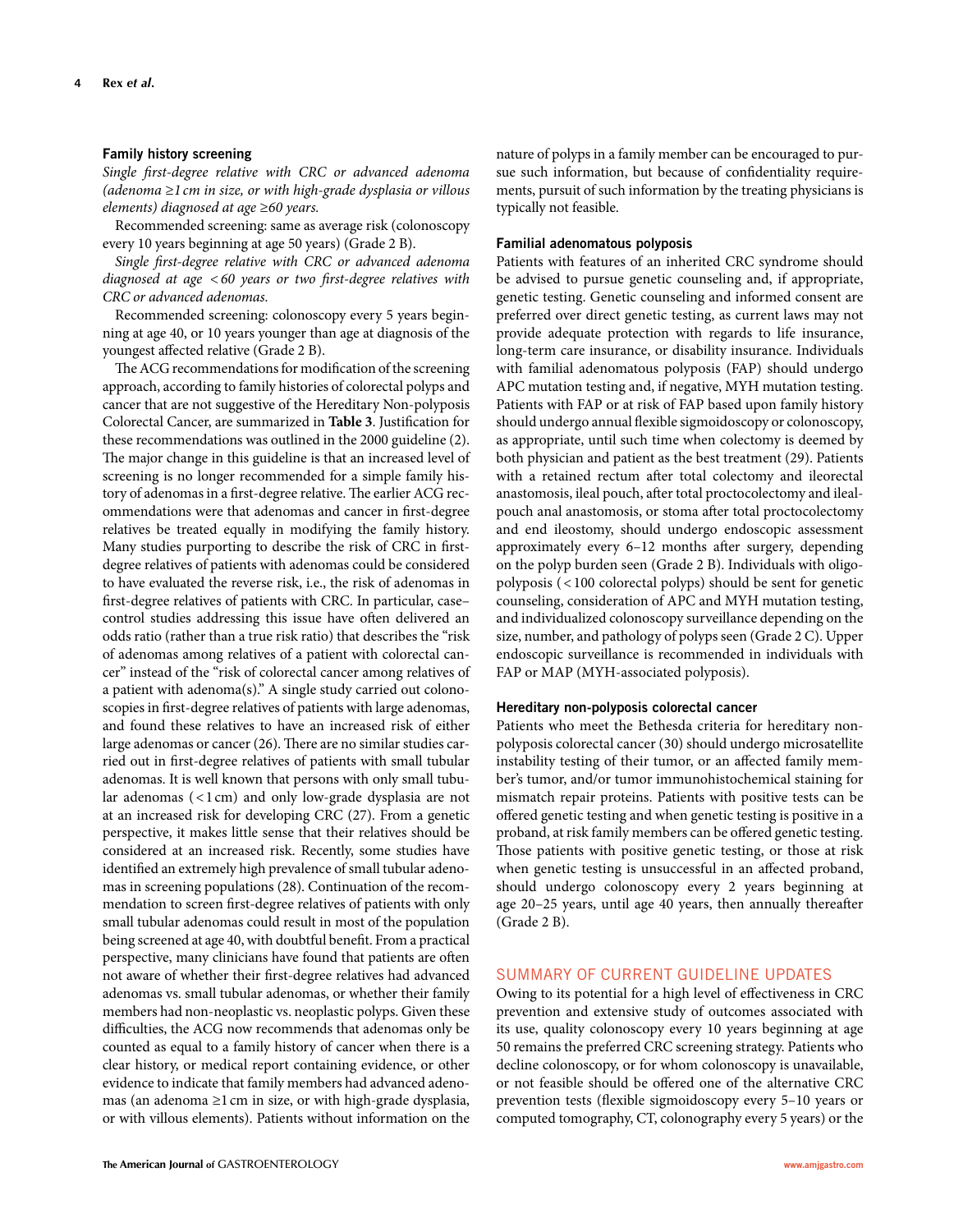preferred CRC detection test (FIT). The CRC screening in average-risk persons should begin at age 50, except that in African Americans, screening should begin at age 45 years. A family history of polyps need not invoke earlier onset of screening or other adjustment in screening, unless there is convincing evidence that the polyps were advanced adenomas.

#### **REFERENCES**

- 1. Guyatt G, Gutterman D, Baumann MH et al. Grading strength of recommendations and quality of evidence in clinical guidelines: report from an American College of Chest Physicians Task Force. Chest 2006;129:174-81.
- 2. Rex DK, Johnson DA, Lieberman DA et al. Colorectal cancer prevention 2000: screening recommendations of the American College of Gastroenterology. Am J Gastroenterol 2000;95:868-77.
- 3. Davila RE, Rajan E, Baron TH et al. ASGE guideline: colorectal cancer screening and surveillance. Gastrointest Endosc 2006;63:546-57.
- 4 . Colorectal Cancer Screening. NCCN Clinical Practice Guidelines in Oncology. http://www.nccn.org (V.2.2008).
- 5. Winawer S, Fletcher R, Miller L et al. Colorectal cancer screening: clinical guidelines and rationale. Gastroenterology 1997;112:594-642.
- 6. Byers T, Levin B, Rothenberger D et al. American Cancer Society guidelines for screening and surveillance for early detection of colorectal polyps and cancer: update 1997. American Cancer Society Detection and Treatment Advisory Group on Colorectal Cancer. CA: Cancer J Clin 1997;47:154-60.
- 7. Winawer S, Fletcher R, Rex D, et al., Gastrointestinal Consortium P. Colorectal cancer screening and surveillance: clinical guidelines and rationaleupdate based on new evidence. Gastroenterology 2003;124:544-60.
- 8. Levin B, Lieberman DA, McFarland B et al. Screening and surveillance for the early detection of colorectal cancer and adenomatous polyps, 2008: a joint guideline from the American Cancer Society, the US Multi-Society Task Force on Colorectal Cancer, and the American College of Radiology . Gastroenterology 2008;134:1570-95.
- 9. Inadomi J, Kuhn L, Vijan S et al. Adherence to competing colorectal cancer screening strategies. Am J Gastroenterol 2005;100:S387-8.
- 10. Griffith JM, Lewis CL, Brenner AR et al. The effect of offering different numbers of colorectal cancer screening test options in a decision aid: a pilot randomized trial. BMC Med Inform Decis Mak 2008;8:4; Available at http://www.biomedcentral.com/1472-6947/8/4 .
- 11. Boolchand V, Olds G, Singh J et al. Colorectal screening after polypectomy: a national survey study of primary care physicians . Ann Intern Med 2006:145:654-9.
- 12. Mysliwiec PA, Brown ML, Klabunde CN et al. Are physicians doing too much colonoscopy? A national survey of colorectal surveillance after polypectomy. Ann Intern Med 2004;141:264-71.
- 13. Burke C, Issa M, Chruch J. A nationwide survey of post-polypectomy surveillance colonoscopy: too many too soon!. Gastroenterology 2005:128:A566.
- 14. Robertson RH, Burkhardt JH, Powell MP et al. Trends in colon cancer screening procedures in the US Medicare and Tricare populations: 1999-2001. Prev Med 2006;42:460-2.
- 15. Nakajima M, Saito H, Soma Y et al. Prevention of advanced colorectal cancer by screening using the immunochemical faecal occult blood test: a case-control study. Br J Cancer 2003;89:23-8.
- 16. Lee KJ, Inoue M, Otani T et al. Colorectal cancer screening using fecal occult blood test and subsequent risk of colorectal cancer: a prospective cohort study in Japan. Cancer Detect Prev 2007;31:3-11.
- 17. Zappa M, Castiglione G, Grazzini G et al. Effect of faecal occult blood testing on colorectal mortality: results of a population-based case-control study in the district of Florence, Italy. Int J Cancer 1997;73:208-10.
- 18. van Rossum LG, van Rijn AF, Laheij RJ et al. Random comparison of guaiac and immunochemical fecal occult blood tests for colorectal cancer in a screening population. Gastroenterology 2008;135:82-90.
- 19. Hol L, van Leerdam ME, van Ballegooijen M et al. Attendance to screening for colorectal cancer in the Netherlands; randomized controlled trial comparing two different forms of faecal occult blood tests and sigmoidoscopy. Gastroenterology 2008;134:A87.
- 20. Agrawal S, Bhupinderjit A, Bhutani MS et al. Colorectal cancer in African Americans. Am J Gastroenterol 2005;100:515-23; discussion 514.
- 21. Chu KC, Tarone RE, Chow WH et al. Temporal patterns in colorectal cancer incidence, survival, and mortality from 1950 through 1990 . J Natl Cancer Inst 1994;86:997-1006.
- 22. Schoenfeld P, Cash B, Flood A et al. Colonoscopic screening of average-risk women for colorectal neoplasia. N Engl J Med 2005;352:2061-8.
- 23. Lieberman DA, Weiss DG, Bond JH et al. Use of colonoscopy to screen asymptomatic adults for colorectal cancer. Veterans Affairs Cooperative Study Group 380. N Engl J Med 2000;343:162-8.
- 24. Regula J, Rupinski M, Kraszewska E et al. Colonoscopy in colorectalcancer screening for detection of advanced neoplasia . N Engl J Med 2006 ; 355 : 1863 – 72 .
- 25. Rex D, Sledge G, Harper P et al. Colonic neoplasia in asymptomatic persons with negative fecal occult blood tests: influence of age, gender, and family history. Am J Gastroenterol 1993;88:825-31.
- 26. Cottet V, Pariente A, Nalet B et al. Colonoscopic screening of first-degree relatives of patients with large adenomas: increased risk of colorectal tumors. Gastroenterology 2007;133:1086-92.
- 27. Atkin WS, Morson BC, Cuzick J. Long-term risk of colorectal cancer after excision of rectosigmoid adenomas.  $\stackrel{\sim}{\rm N}$  Engl J Med 1992;326:658-62.
- 28. Rex DK, Helbig CC. High yields of small and flat adenomas with highdefinition colonoscopes using either white light or narrow band imaging. Gastroenterology 2007;133:42-7.
- 29. Vasen HF, Moslein G, Alonso A et al. Guidelines for the clinical management of familial adenomatous polyposis (FAP). Gut 2008;57:704-13.
- 30 . Umar A , Boland CR , Terdiman JP *et al.* Revised Bethesda Guidelines for Hereditary Nonpolyposis Colorectal Cancer (Lynch syndrome) and microsatellite instability. J Natl Cancer Inst 2004;96:261-8.
- 31. Giovannucci E. An updated review of the epidemiological evidence that cigarette smoking increases risk of colorectal cancer . Cancer Epidemiol Biomarkers Prev 2001;10:725-31.
- 32. Driver JA, Gaziano JM, Gelber RP et al. Development of a risk score for colorectal cancer in men. Am J Med 2007;120:257-63.
- 33 . Centers for Disease Control and Prevention (CDC) . Cigarette smoking among adults–United States, 2006 . MMWR Morb Mortal Wkly Rep 2007 ; 56 : 1157 – 61 .
- 34. Giovannucci E, Colditz GA, Stampfer MJ et al. A prospective study of cigarette smoking and risk of colorectal adenoma and colorectal cancer in U.S. women. J Natl Cancer Inst 1994;86:192-9.
- 35. Giovannucci E, Rimm EB, Stampfer MJ et al. A prospective study of cigarette smoking and risk of colorectal adenoma and colorectal cancer in U.S. men. J Natl Cancer Inst 1994;86:183-91.
- 36 . Heineman EF , Zahm SH , McLaughlin JK *et al.* Increased risk of colorectal cancer among smokers: results of a 26-year follow-up of US veterans and a review. Int J Cancer 1994;59:728-38.
- 37. Newcomb PA, Storer BE, Marcus PM. Cigarette smoking in relation to risk of large bowel cancer in women. Cancer Res 1995:55:4906-9.
- 38. Paskett ED, Reeves KW, Rohan TE et al. Association between cigarette smoking and colorectal cancer in the Women's Health Initiative . J Natl Cancer Inst 2007;99:1729-35.
- 39. Slattery ML, Potter JD, Friedman GD et al. Tobacco use and colon cancer. Int J Cancer 1997;70:259-64.
- 40. Sturmer T, Glynn RJ, Lee IM et al. Lifetime cigarette smoking and colorectal cancer incidence in the Physicians' Health Study I. J Natl Cancer Inst 2000 ; 92 : 1178 – 81 .
- 41. Terry P, Ekbom A, Lichtenstein P et al. Long-term tobacco smoking and colorectal cancer in a prospective cohort study . Int J Cancer 2001;91:585-7.
- 42. Chao A, Thun MJ, Jacobs EJ et al. Cigarette smoking and colorectal cancer mortality in the cancer prevention study II . J Natl Cancer Inst 2000;92:1888-96.
- 43. Colangelo LA, Gapstur SM, Gann PH et al. Cigarette smoking and colorectal carcinoma mortality in a cohort with long-term follow-up . Cancer 2004;100:288-93.
- 44. Messina CR, Kabat GC, Lane DS. Perceptions of risk factors for breast cancer and attitudes toward mammography among women who are current, ex- and non-smokers. Women Health 2002;36:65-82.
- 45. Buc E, Kwiatkowski F, Alves A et al. Tobacco smoking: a factor of early onset of colorectal cancer. Dis Colon Rectum 2006;49:1893-6.
- 46. Michalek AM, Cummings KM. The association between cigarette smoking and age at cancer diagnosis. Hum Biol 1987;59:631-9.
- 47. Zisman AL, Nickolov A, Brand RE et al. Associations between the age at diagnosis and location of colorectal cancer and the use of alcohol and tobacco: implications for screening. Arch Intern Med 2006;166:629-34.
- 48. Campbell RJ, Ferrante JM, Gonzalez EC et al. Predictors of advanced stage colorectal cancer diagnosis: results of a population-based study . Cancer Detect Prev 2001;25:430-8.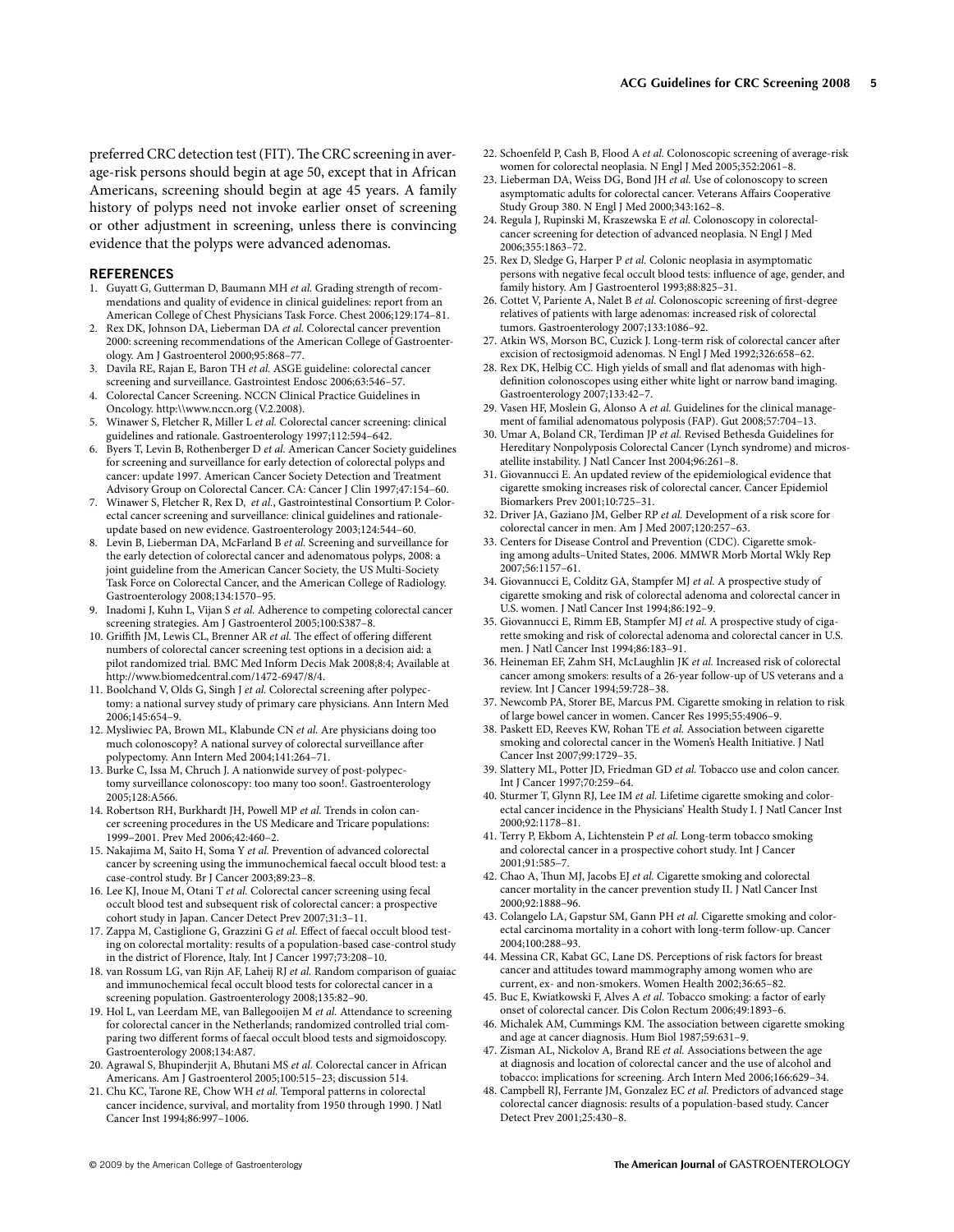- 49. Anderson JC, Attam R, Alpern Z et al. Prevalence of colorectal neoplasia in smokers. Am J Gastroenterol 2003;98:2777-83.
- 50. Lieberman DA, Prindiville S, Weiss DG et al. Risk factors for advanced colonic neoplasia and hyperplastic polyps in asymptomatic individuals . JAMA 2003;290:2959-67.
- 51. Limburg PJ, Vierkant RA, Cerhan JR et al. Cigarette smoking and colorectal cancer: long-term, subsite-specific risks in a cohort study of postmenopausal women. Clin Gastroenterol Hepatol 2003;1:202-10.
- 52. Slattery ML, Curtin K, Anderson K et al. Associations between cigarette smoking, lifestyle factors, and microsatellite instability in colon tumors . J Natl Cancer Inst 2000;92:1831-6.
- 53. Anderson JC, Alpern Z, Messina CR et al. Predictors of proximal neoplasia in patients without distal adenomatous pathology . Am J Gastroenterol 2004;99:472-7
- 54. Martinez ME, Reid M, Jiang R et al. Accuracy of self-reported smoking status among participants in a chemoprevention trial . Prev Med 2004:38:492-7.
- 55 . Adams KF , Leitzmann MF , Albanes D *et al.* Body mass and colorectal cancer risk in the NIH-AARP cohort. Am J Epidemiol 2007;166:36-45.
- 56. Larsson SC, Wolk A. Obesity and colon and rectal cancer risk: a metaanalysis of prospective studies. Am J Clin Nutr 2007;86:556-65.
- 57 . Anderson JC , Messina CR , Dakhllalah F *et al.* Body mass index: a marker for significant colorectal neoplasia in a screening population. J Clin Gastroenterol 2007;41:285-90.
- 58. Dai Z, Xu YC, Niu L. Obesity and colorectal cancer risk: a meta-analysis of cohort studies. World J Gastroenterol 2007;13:4199-206.
- 59. Bergstrom A, Pisani P, Tenet V et al. Overweight as an avoidable cause of cancer in Europe. Int J Cancer 2001;91:421-30.
- 60. Gunter MJ, Leitzmann MF. Obesity and colorectal cancer: epidemiology, mechanisms and candidate genes. J Nutr Biochem 2006;17:145-56.
- 61. Giovannucci E. Insulin, insulin-like growth factors and colon cancer: a review of the evidence. J Nutr 2001;131:3109S-20S.
- 62. Bird CL, Frankl HD, Lee ER et al. Obesity, weight gain, large weight changes, and adenomatous polyps of the left colon and rectum. Am J Epidemiol 1998;147:670-80.
- 63. Shinchi K, Kono S, Honjo S et al. Obesity and adenomatous polyps of the sigmoid colon. Jpn J Cancer Res 1994;85:479-84.
- 64. Neugut AI, Lee WC, Garbowski GC et al. Obesity and colorectal adenomatous polyps. J Natl Cancer Inst 1991;83:359-61.
- 65. John BJ, Irukulla S, Abulafi AM et al. Systematic review: adipose tissue, obesity and gastrointestinal diseases. Aliment Pharmacol Ther 2006 ; 23 : 1511 – 23 .
- 66 . Rondinone CM . Adipocyte-derived hormones, cytokines, and mediators . Endocrine 2006;29:81-90.
- 67. Trayhurn P, Beattie JH. Physiological role of adipose tissue: white adipose tissue as an endocrine and secretory organ. Proc Nutr Soc 2001;60:329-39.
- 68. Amemor S, Ootani A, Fujise T et al. Adipocytes and preadipocytes promote the proliferation of colon cancer cells *in vitro* . Am J Physiol Gastrointest Liver Physiol 2007;292:G923-9.
- 69. Hoda MR, Keely SJ, Bertelsen LS et al. Leptin acts as a mitogenic and antiapoptotic factor for colonic cancer cells. Br J Surg 2007;94:346-54.
- 70 . El-Serag HB . Esophagus and colon disease . Gastroenterol Clin North Am . In: Johnson DA (ed). Obesity and the Gastroenterologist. 2005;34:63-82.
- 71. Thiis-Evensen E, Hoff G, Sauar J et al. Population-based surveillance by colonoscopy: effect on the incidence of colorectal cancer. Telemark Polyp Study I. Scand J Gastroenterol 1999;34:414-20.
- 72. Mandel JS, Church TR, Bond JH et al. The effect of fecal occultblood screening on the incidence of colorectal cancer . N Engl J Med 2000;343:1603-7.
- 73. Winawer SJ, Zauber AG, Ho MN et al. Prevention of colorectal cancer by colonoscopic polypectomy. The National Polyp Study Workgroup. N Engl J Med 1993;329:1977-81.
- 74. Citarda F, Tomaselli G, Capocaccia R et al. The Italian Multicentre Study Group. Efficacy in standard clinical practice of colonoscopic polypectomy in reducing colorectal cancer incidence. Gut 2001;48:812-5.
- 75. Muller AD, Sonnenberg A. Prevention of colorectal cancer by flexible endoscopy and polypectomy. A case-control study of 32,702 veterans . Ann Intern Med 1995;123:904-10.
- 76. Brenner H, Chang-Claude J, Seiler CM et al. Does a negative screening colonoscopy ever need to be repeated? Gut 2006;55:1145-50.
- 77. Gross CP, Andersen MS, Krumholz HM et al. Relation between Medicare screening reimbursement and stage at diagnosis for older patients with colon cancer. JAMA 2006;296:2815-22.
- 78. Sedjo RL, Byers T, Barrera E Jr et al. A midpoint assessment of the American Cancer Society challenge goal to decrease cancer incidence by 25% between 1992 and 2015. CA Cancer J Clin 2007;57:326-40.
- 79. Selby JV, Friedman GD, Quesenberry CP Jr et al. A case-control study of screening sigmoidoscopy and mortality from colorectal cancer . N Engl J Med 1992;326:653-7.
- 80. Newcomb PA, Storer BE, Morimoto LM et al. Long-term efficacy of sigmoidoscopy in the reduction of colorectal cancer incidence . J Natl Cancer Inst 2003;95:622-5.
- 81. Seeff LC, Manninen DL, Dong FB et al. Is there endoscopic capacity to provide colorectal cancer screening to the unscreened population in the United States? Gastroenterology 2004;127:1661-9.
- 82. Rex DK, Chak A, Vasudeva R et al. Prospective determination of distal colon findings in average-risk patients with proximal colon cancer. Gastrointest Endosc 1999;49:727-30.
- 83 . Jass JR . Hyperplastic polyps and colorectal cancer: is there a link? Clin Gastroenterol Hepatol 2004;2:1-8.
- 84. Leard LE, Savides TJ, Ganiats TG. Patient preferences for colorectal cancer screening. J Fam Pract 1997;45:211-8.
- 85. Zubarik R, Ganguly E, Benway D et al. Procedure-related abdominal discomfort in patients undergoing colorectal cancer screening: a comparison of colonoscopy and flexible sigmoidoscopy. Am J Gastroenterol 2002;97:3056-61.
- 86. Gatto NM, Frucht H, Sundararajan V et al. Risk of perforation after colonoscopy and sigmoidoscopy: a population-based study . J Natl Cancer Inst 2003;95:230-6.
- 87. Levin TR, Zhao W, Conell C et al. Complications of colonoscopy in an integrated health care delivery system . Ann Intern Med 2006;145:880-6.
- 88. Rex DK, Petrini JL, Baron TH et al. Quality indicators for colonoscopy. Am J Gastroenterol 2006 ; 101 : 873 – 85 .
- 89. Rex DK. Have we defined best colonoscopic polypectomy practice in the United States? Clin Gastroenterol Hepatol 2007;5:674-7
- 90. Pabby A, Schoen RE, Weissfeld JL et al. Analysis of colorectal cancer occurrence during surveillance colonoscopy in the dietary Polyp Prevention Trial. Gastrointest Endosc 2005;61:385-91.
- 91. Farrar WD, Sawhney MS, Nelson DB et al. Colorectal cancers found after a complete colonoscopy. Clin Gastroenterol Hepatol 2006;4:1259-64.
- 92. Lieberman DA, Weiss DG, Harford WV et al. Five-year colon surveillance after screening colonoscopy. Gastroenterology 2007;133:1077-85.
- 93. Rex DK, Cummings OW, Helper DJ et al. 5-year incidence of adenomas after negative colonoscopy in asymptomatic average-risk persons [see comment]. Gastroenterology 1996;111:1178-81.
- 94. Avidan B, Sonnenberg A, Schnell TG et al. New occurrence and recurrence of neoplasms within 5 years of a screening colonoscopy . Am J Gastroenterol 2002;97:1524-9.
- 95. Imperiale TF, Glowinski EA, Lin-Cooper C et al. Five-year risk of colorectal neoplasia after negative screening colonoscopy. N Engl J Med 2008 ; 359 : 1218 – 24 .
- 96. Burke CA, Elder K, Lopez R. Screening for colorectal cancer with flexible sigmoidoscopy: is a 5-yr interval appropriate? A comparison of the detection of neoplasia 3 yr vs. 5 yr after a normal examination. Am J Gastroenterol 2006;101:1329-32.
- 97. Schoen RE, Pinsky PF, Weissfeld JL et al. Results of repeat sigmoidoscopy 3 years after a negative examination. JAMA 2003;290:41–8.
- 98. Singh H, Turner D, Xue L et al. Risk of developing colorectal cancer following a negative colonoscopy examination: evidence for a 10-year interval between colonoscopies. JAMA 2006;295:2366-73.
- 99. Singh G, Gerson LB, Wang H et al. Screening colonoscopy, colorectal cancer and gender: an unfair deal for the fair sex? Gastrointest Endosc 2007;65:AB100.
- 100. Sawhney MS, Farrar WD, Gudiseva S et al. Microsatellite instability in interval colon cancers. Gastroenterology 2006;131:1700-5.
- 101. Arain M, Sheikh S, Thaygarajan B et al. Molecular markers of rapidly growing tumors: another piece to the puzzle . Am J Gastroenterol 2008 ; 103 : S200 .
- 102. Rex DK, Bond JH, Winawer S et al. Quality in the technical performance of colonoscopy and the continuous quality improvement process for colonoscopy: recommendations of the U.S. Multi-Society Task Force on Colorectal Cancer. Am J Gastroenterol 2002;97: 1296 – 308.
- 103. Rex DK. Maximizing detection of adenomas and cancers during colonoscopy. Am J Gastroenterol 2006;101:2866-77.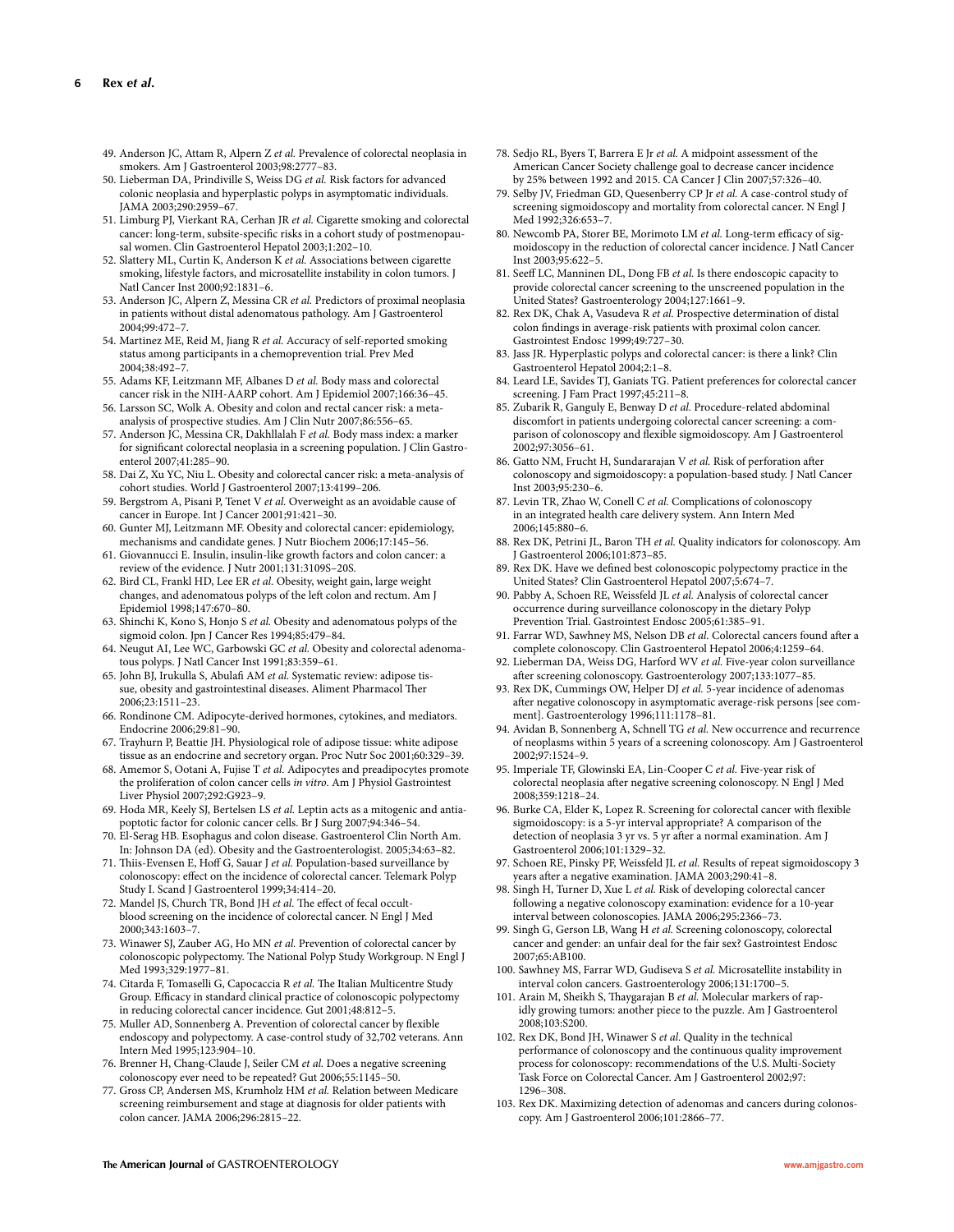- 104. Barclay RL, Vicari JJ, Doughty AS et al. Colonoscopic withdrawal times and adenoma detection during screening colonoscopy . N Engl J Med 2006 ; 355 : 2533 – 41 .
- 105. Chen SC, Rex DK. Endoscopist can be more powerful than age and male gender in predicting adenoma detection at colonoscopy . Am J Gastroenterol 2007;102:856-61.
- 106. Rex DK, Rahmani EY, Haseman JH et al. Relative sensitivity of colonoscopy and barium enema for detection of colorectal cancer in clinical practice. Gastroenterology 1997;112:17-23.
- 107. Bressler B, Paszat LF, Chen Z et al. Rates of new or missed colorectal cancers after colonoscopy and their risk factors: a population-based analysis. Gastroenterology 2007;132:96-102.
- 108. Singh H, Turner D, Xue L et al. Colorectal cancers after a negative colonoscopy. Gastroenterology 2007;132:A149.
- 109. Alberts DS, Martinez ME, Roe DJ et al. Lack of effect of a high-fiber cereal supplement on the recurrence of colorectal adenomas. Phoenix Colon Cancer Prevention Physicians' Network. N Engl J Med 2000:342:1156-62.
- 110. Schatzkin A, Lanza E, Corle D et al. Lack of effect of a low-fat, high-fiber diet on the recurrence of colorectal adenomas. Polyp Prevention Trial Study Group. N Engl J Med 2000;342:1149-55.
- 111. Robertson DJ, Greenberg ER, Beach M et al. Colorectal cancer in patients under close colonoscopic surveillance . Gastroenterology 2005 ; 129 : 34 – 41 .
- 112. Harewood GC, Sharma VK, de Garmo P. Impact of colonoscopy preparation quality on detection of suspected colonic neoplasia . Gastrointest Endosc 2003;58:76-9.
- 113. Froehlich F, Wietlisbach V, Gonvers JJ et al. Impact of colonic cleansing on quality and diagnostic yield of colonoscopy: the European Panel of Appropriateness of Gastrointestinal Endoscopy European multicenter study. Gastrointest Endosc 2005:61:378-84.
- 114. Jain S, Johnson WD, Minocha A. Impact of quality of bowel preparation on the detection of colonic polyps during colonoscopy: a prospective study. Gastroenterology 2007;132:A315.
- 115. Cohen L, Kastenberg D, Lottes SR et al. Polyp detection rate during colonoscopy is correlated with quality of bowel preparation . Am J Gastroenterol 2006;101:S556.
- 116. Parra-Blanco A, Nicolas-Perez D, Gimeno-Garcia A et al. The timing of bowel preparation before colonoscopy determines the quality of cleansing, and is a significant factor contributing to the detection of flat lesions: a randomized study. World J Gastroenterol 2006;12:6161-6.
- 117. Rostom A, Jolicoeur E, Dube C et al. A randomized prospective trial comparing different regimens of oral sodium phosphate and polyethylene glycol-based lavage solution in the preparation of patients for colonoscopy . Gastrointest Endosc 2006;64:544-52.
- 118. Aoun E, Abdul-Baki H, Azar C et al. A randomized single-blind trial of split-dose PEG-electrolyte solution without dietary restriction compared with whole dose PEG-electrolyte solution with dietary restriction for colonoscopy preparation. Gastrointest Endosc 2005;62:213-8.
- 119 . Practice guidelines for preoperative fasting and the use of pharmacologic agents to reduce the risk of pulmonary aspiration: application to healthy patients undergoing elective procedures: a report by the American Society of Anesthesiologist Task Force on Preoperative Fasting. Anesthesiology 1999;90:896-905.
- 120. Wexner SD, Beck DE, Baron TH et al. A consensus document on bowel preparation before colonoscopy: prepared by a Task Force from the American Society of Colon and Rectal Surgeons (ASCRS), the American Society for Gastrointestinal Endoscopy (ASGE), and the Society of American Gastrointestinal and Endoscopic Surgeons (SAGES). Surg Endosc 2006;20:1161.
- 121. Rockey DC, Paulson E, Niedzwiecki D et al. Analysis of air contrast barium enema, computed tomographic colonography, and colonoscopy: prospective comparison. Lancet 2005;365:305-11.
- 122. Johnson CD, MacCarty RL, Welch TJ et al. Comparison of the relative sensitivity of CT colonography and double-contrast barium enema for screen detection of colorectal polyps . Clin Gastroenterol Hepatol 2004;2:314-21.
- 123. Johnson CD, Chen MH, Toledano AY et al. Accuracy of CT colonography for detection of large adenomas and cancers . N Engl J Med 2008 ; 359 : 1207 – 17 .
- 124. Pickhardt P, Choi J, Hwang I. Computed tomographic virtual colonoscopy to screen for colorectal neoplasia in asymptomatic adults . N Engl J Med 2003;349:2191-200.
- 125. Johnson CD, Harmsen WS, Wilson LA et al. Prospective blinded evaluation of computed tomographic colonography for screen detection of colorectal polyps. Gastroenterology 2003;125:311-9.
- 126. Rex DK, Lieberman D. ACG colorectal cancer prevention action plan: update on CT-colonography. Am J Gastroenterol 2006;101:1410-3.
- 127. Brenner DJ, Georgsson MA. Mass screening with CT colonography: should the radiation exposure be of concern? Gastroenterology 2005 ; 129 : 328 – 37 .
- 128. Brenner DJ, Hall EJ. Computed tomography--an increasing source of radiation exposure. N Engl J Med 2007;357:2277-84.
- 129. Hur C, Chung DC, Schoen RE et al. The management of small polyps found by virtual colonoscopy: results of a decision analysis . Clin Gastroenterol Hepatol 2007;5:237-44.
- 130. Imperiale TF, Ransohoff DF, Itzkowitz SH et al. Fecal DNA vs. fecal occult blood for colorectal-cancer screening in an average-risk population. N Engl J Med 2004;351:2704-14.
- 131. Ahlquist D, Sargent DJ, Levin TR et al. Stool DNA screening for colorectal cancer: prospective multicenter comparison with hemoccult. Gastroenterology 2005;128:A63.
- 132. Whitney D, Skoletsky J, Moore K et al. Enhanced retrieval of DNA from human fecal samples results in improved performance of colorectal cancer screening test. J Mol Diagn 2004;6:386-95.
- 133. Itzkowitz SH, Jandorf L, Brand R et al. Improved fecal DNA test for colorectal cancer screening. Clin Gastroenterol Hepatol 2007;5:111-7.

# APPENDIX A

# **Risk factors under consideration for more intense screening in future guidelines (smokers and obese patients)**

The ACG recommends that clinicians be aware of an increased risk of CRC in cigarette smokers and obese patients. This evidence is summarized below. The ACG does not recommend that screening be initiated earlier in these groups at this time. Clinicians should make special efforts to ensure that screening takes place in these groups. The ACG recommends additional study to characterize the potential benefits, harms, and costeffectiveness of earlier screening in these groups.

#### **Cigarette smokers**

Smoking is associated with up to 20% of all CRCs in the United States (31), and was one of the strongest predictors of CRC in the Physician's Health Study (32). As over 20% of Americans currently smoke (33), the increase in risk for CRC may be yet another major medical consequence of tobacco use within the United States and worldwide. Literature review reveals that people who have more than 20 pack-years of smoking have over 2-3 times the risk for colorectal adenomas as non-smokers (31). There is as much as a 30% increased risk for colon and rectal cancer in male and female smokers (34–41), and smoking may account for 12% of deaths from CRC (42,43). Smokers have perceptions which may decrease their likelihood to be screened (44).

 An important observation that underscores the potential value of screening smokers earlier is the younger age at which smokers are diagnosed with CRC. Although there may be other factors that explain this observation, an age difference of at least 5 years between smokers and non-smokers with CRC has been noted in four separate populations over two decades (45–47). Smokers may also be more likely to present with an advanced stage of CRC than non-smokers (48) . Two studies of patients undergoing screening colonoscopy showed that smoking was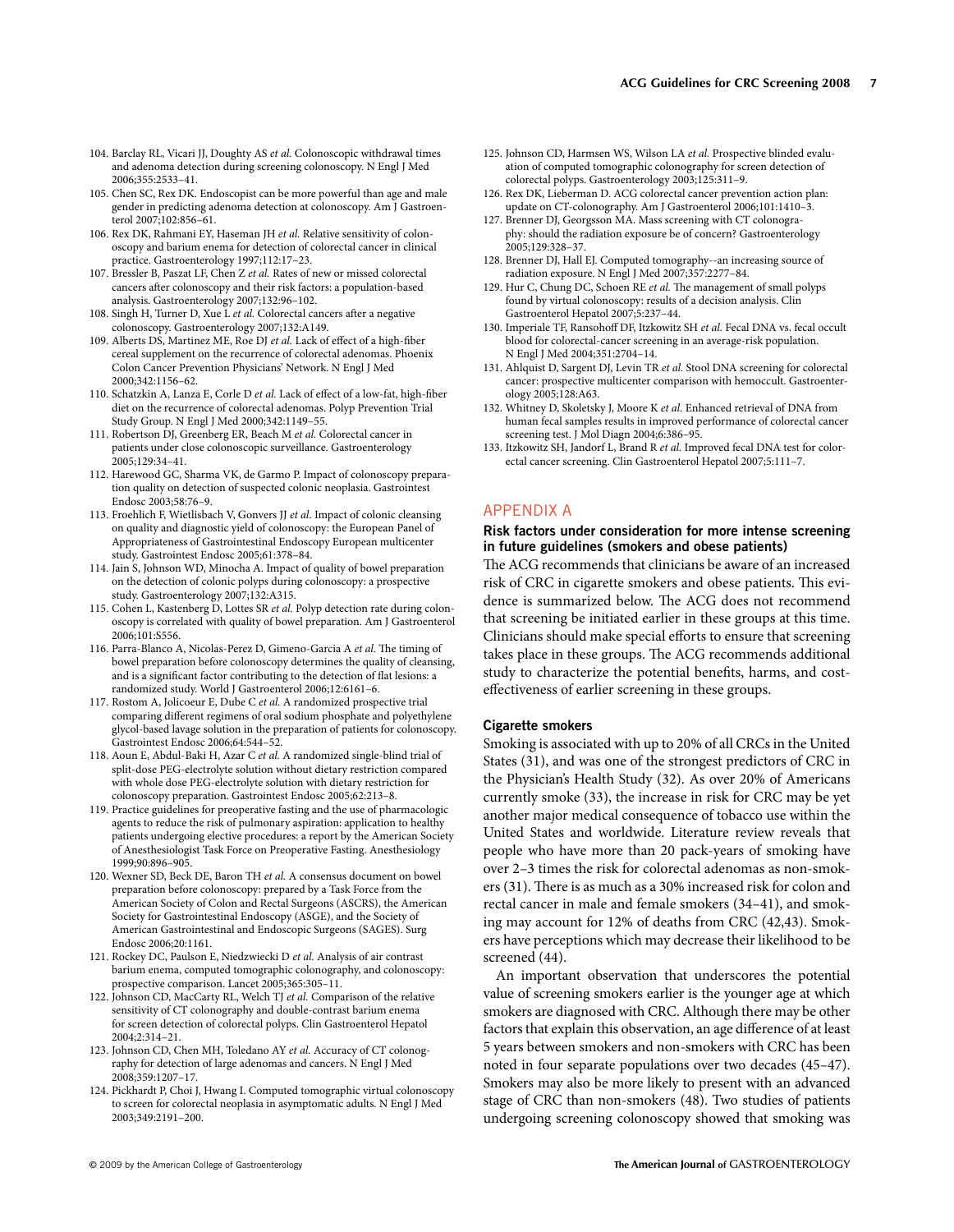associated with a two-fold increase in risk for advanced neoplasia, similar or greater than that of having a first-degree relative with CRC (49,50). Although many studies show a predilection for distal colorectal neoplasia in smokers (34,35,47) , the Iowa Women's Health Study showed that female smokers had a higher risk for proximal CRCs (51). This observation may be explained by an increase in microsatellite instability in smokers (52) . Anderson *et al* . (53) observed that smokers are at a risk for advanced isolated proximal neoplasia, underscoring the need for complete colonic evaluation in smokers during colonoscopy.

 Smoking can be measured by duration, intensity, and number of years since cessation. It has been shown that smokers recall details of their exposure quite accurately (54) . Several studies have suggested that smoking one pack per day or more significantly increases the risk and mortality for CRC (38-43). It has also been observed that the risk of CRC (40) and mortality (42) may be increased after 20 pack-years or less of smoking exposure. The impact of quitting is as yet unclear, but it appears that the risk may continue to increase, perhaps as long as 20 years after smoking cessation  $(34,35,37-39,42)$ .

Based on these data, the ACG recommends that special efforts be made to ensure that screening takes place in active smokers and those who have smoked for more than 20 pack-years. Initiation of screening at a younger age (as early as 45 years) may be shown to be beneficial and cost-effective in persons with more 20 pack-years of smoking. These recommendations, however, may be tempered by the presence of medical complications of smoking that reduce the impact of CRC screening on overall life expectancy. Additional study is warranted.

#### **Obesity**

 A consistent body of evidence supports the concept that both overweight and obese statuses are associated with an increased risk of CRC. The risk of CRC for obese patients compared with that for non-obese patients is increased by 1.5-2.8 fold (55-60).

 Recent data from the NIH – AARP cohort found that body mass index (BMI) was related to CRC risk for younger (age  $50-66$  years) but not older (age  $67-71$  years) persons  $(60)$ . The BMI was associated with an increased incidence of colon cancer in men and women but not with rectal cancer. For men, the relative risks for overweight (BMI 25-30) ranged from 1.44 to 1.53 and for obese (BMI  $>$  30 – < 40) from 1.57 to 2.39, respectively. Corresponding relative risks for women were 1.29-1.31 and 1.13-1.49, respectively. A meta-analysis of six studies estimated a 3% increase (95% CI, 2-4) in CRC risk per one unit increase in BMI (59). The pattern of fat distribution is important as it relates to the reported CRC risk. Abdominal obesity is a stronger risk factor than truncal obesity or BMI (59,61) .

 Obesity is also associated with colon adenomas (presence and size) (62-64). Overall, obesity approximately doubles the relative risk of adenomas, and is particularly associated with high-risk adenomas  $(\geq 1 \text{ cm}, \text{ tubulovillous})$ . The mechanisms by which obesity may promote colon carcinogenesis are discussed elsewhere (65-70).

 Based on the apparent increased relative risks for CRC and adenomas, the ACG recommends that special efforts are warranted to ensure the screening takes place in obese and overweight patients. Initiation of screening at an earlier age (as early as 45 years) may be beneficial and cost-effective in obese patients. These recommendations, however, may be tempered by the presence of medical complications of obesity, which reduce the impact of CRC screening on overall life expectancy. Additional study is warranted.

# APPENDIX B

## **Discussion of screening colonoscopy**

The evidence that colonoscopy prevents incident CRCs and reduces the consequent mortality from CRC is indirect but substantial. No prospective randomized controlled trial, comparing colonoscopy with no screening, has been carried out. However in a randomized controlled trial, involving only 800 patients, in which flexible sigmoidoscopy with colonoscopy carried out for any polyp detected was compared with no screening, the screening strategy resulted in an 80% reduction in the incidence of CRC (71). In addition, at the University of Minnesota, a randomized controlled trial was carried out comparing annual vs. biennial fecal occult blood testing with rehydration with no screening. Screening resulted in a 20% incidence reduction in CRC, which appeared to have resulted from detection of large adenomas by fecal occult blood testing and subsequent colonoscopy and polypectomy (72). Cohort studies involving patients, who have undergone colonoscopy and polypectomy with apparent clearance of colonic neoplasia, have shown a 76-90% reduction in the incidence of CRC in comparison with reference populations (73,74). Case-control studies of colonoscopy showed a 50% reduction in mortality from CRC in a US Veterans Administration population (75), and there was an 80% reduction in the CRC incidence in the German population (76) . Population-based studies in the United States have associated increases in the use of colonoscopy with earlier and more favorable stages in CRC presentation (77), and with reductions in the incidence of CRC (78). Additional evidence for a benefit from colonoscopy screening is extrapolated from case – control studies of sigmoidoscopy, which have shown mortality and incidence reductions of distal CRC of 60 (79) and 80% (80), respectively, in screening populations.

 Major advantages of colonoscopy as a screening test include that it is widely available (81) , examines the entire colon, allows single-session diagnosis and treatment, is comfortable when carried out with sedation, and is the only test recommended at 10-year intervals (2-8). The incremental benefit of colonoscopy over sigmoidoscopy is the detection of patients with proximal colon neoplasia (particularly advanced adenomas), as well as large hyperplastic polyps that are not associated with distal neoplasia (82,83). Overall, sigmoidoscopy detects 60–70% of the significant neoplasia detected by complete colonoscopy (23). The preference of most American patients is for highly effective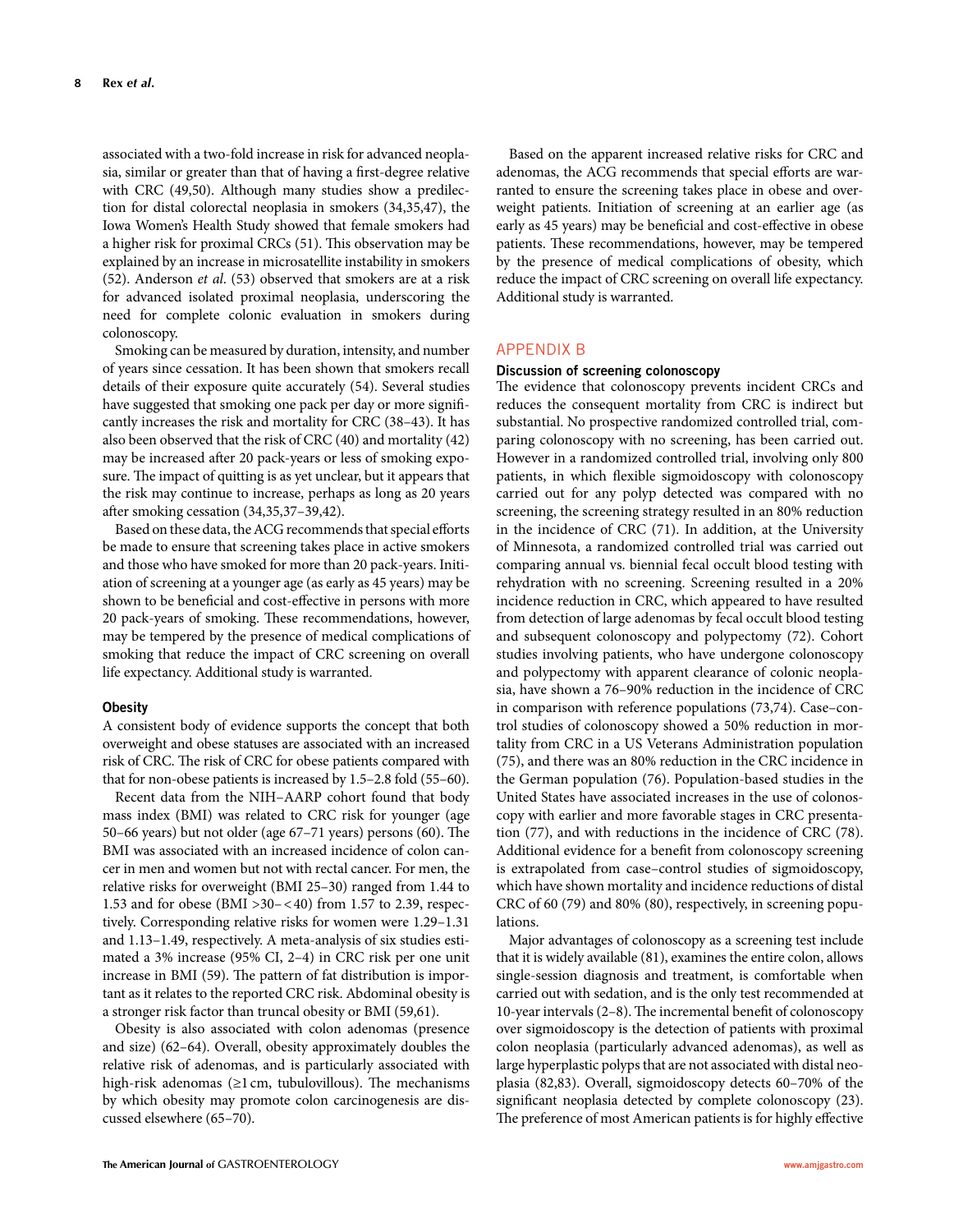strategies (84), as well as for strategies that provide high levels of comfort and thereby increase the chance that patients will return for additional testing (85). These are important rationales for the use of colonoscopy rather than sigmoidoscopy.

Screening colonoscopy can be associated with significant harm, particularly colonic perforation (86,87). Many perforations are related to polypectomy and because small polyps are so numerous, small polyp polypectomy perforations contribute substantially to the overall perforation risk (87) . Perforations associated with removal of small polyps are unfortunate, because the overwhelming majority of these polyps will not harm patients. Effective removal of these polyps by cold snare polypectomy or biopsy techniques is possible, at least for very small polyps (88), and is not associated with either bleeding or perforation. In general, there are insufficient data available from randomized controlled trials to guide or mandate particular polypectomy techniques (89) . Pending such trials, the ACG recommends that colonoscopists consider carefully the polypectomy techniques they utilize for small polyps with an aim to reduce the burden of perforation. On the other hand, the ACG acknowledges that use of effective polypectomy techniques is critical for adequate resection of larger polyps. Two studies have suggested that about one-quarter of incident cancers occurring after colonoscopy result from ineffective polypectomy (90,91) . Overall, the perforation risk and the requirement for thorough bowel preparation are the major downsides of colonoscopy.

The ACG continues to recommend that colonoscopy be carried out at 10-year intervals in average-risk persons with normal initial examinations. The evidence to support the 10-year interval is indirect but substantial. First, the protective effect for distal CRC provided by sigmoidoscopy and polypectomy in case – control studies, although imperfect, has been shown to be prolonged (79,80). In the Kaiser Permanente case-control study (this study first established the benefit of endoscopic screening), the duration of mortality reduction was 10 years (79). In a recent study of flexible sigmoidoscopy, the duration of protection was 16 years (80). Observational data, in which colonoscopy has been carried out at an initial baseline examination and then was repeated 5 years later, showed a very low yield of advanced adenomas (92-95). Cost analyses of colonoscopy as a screening test for CRC have found cost-effectiveness at equal or greater levels than other screening strategies with a 10-year interval (5) . Recent studies in which follow-up sigmoidoscopies were carried out after initial negative examinations (96,97), and population-based studies of symptomatic individuals with negative colonoscopies (98,99) have established that some patients present shortly after negative examinations with cancers or advanced adenomas. What is not clear is the interval at which a second examination would have to be carried out in order to alter the outcome in these cases. Thus, in the population-based study of symptomatic patients with negative colonoscopies in Manitoba, many patients with interval cancers presented in the first few years after the negative colonoscopy, and it is not clear that a second planned examination at 5 years would have

altered the outcome. In addition, some biologic variation in the growth rates of tumors, (which is best established for tumors with microsatellite instability or the CpG Island Methylator Phenotype), contributes to the appearance of cancers shortly after negative examinations (100,101). There is little evidence that performing a second examination at 5 years can impact substantially the incidence of these cancers.

 Despite these caveats, there is little doubt that the overall impact of colonoscopy depends critically on high-quality baseline examinations. Therefore, the ACG recommends that screening colonoscopies be carried out by appropriately trained and skilled examiners, who are dedicated to consistent performance of high-quality examinations and employ programmatic measurements to optimize the outcomes through continuous quality improvement processes (88,102).

The ACG has both endorsed (102) and developed (88) quality indicators for colonoscopy. Readers can consult these documents (88,102) for a full description of quality indicators for colonoscopy. A major focus of these quality indicators that bears importantly on the impact of colonoscopy at 10-year intervals, are those directed to the quality of mucosal inspection. In addition to using an appropriate technique and time for mucosal inspection, colonoscopists must have expertise in safe and effective bowel preparation. Mucosal inspection during screening colonoscopy should be meticulous. The examiner should perform a slow and obsessive examination, designed to expose all of the colonic mucosa and identify and remove the smallest and flattest adenomas and proximal colon hyperplastic polyps. Several studies have shown that colonoscopists vary dramatically in their detection rates of adenomas (103) , and in two recent studies, colonoscopists were shown to differ substantially in their detection of large adenomas (104,105). Colonoscopists in clinical practice should measure their individual adenoma detection rates in the continuous quality improvement process. One or more adenomas should be detected in at least 25% of men aged  $\geq 50$  years and 15% of women aged ≥50 years (88,102). These recommendations are derived from screening colonoscopy studies (88,102). In addition, endoscopists should measure their withdrawal times by noting the time of cecal intubation and termination of the examination. These withdrawal times should average at least 6 min in normal colonoscopies, in which no biopsy or polypectomy is carried out. This recommendation is not meant to imply that every colonoscopic withdrawal must last 6 min, as some colons can be examined effectively in <6 min. Furthermore, future research may revise the optimal mean withdrawal time that represents quality colonoscopy. The ACG also recommends that in institutions in which endoscopists from multiple specialties practice, that clinical gastroenterologists should establish institutionwide continuous quality improvement programs, designed to enhance the mucosal inspection performance of all specialties. In particular, three major studies have now identified that colonoscopy by primary care physicians is more likely to result in missed CRC compared with the performance by gastroenterologists (106–108).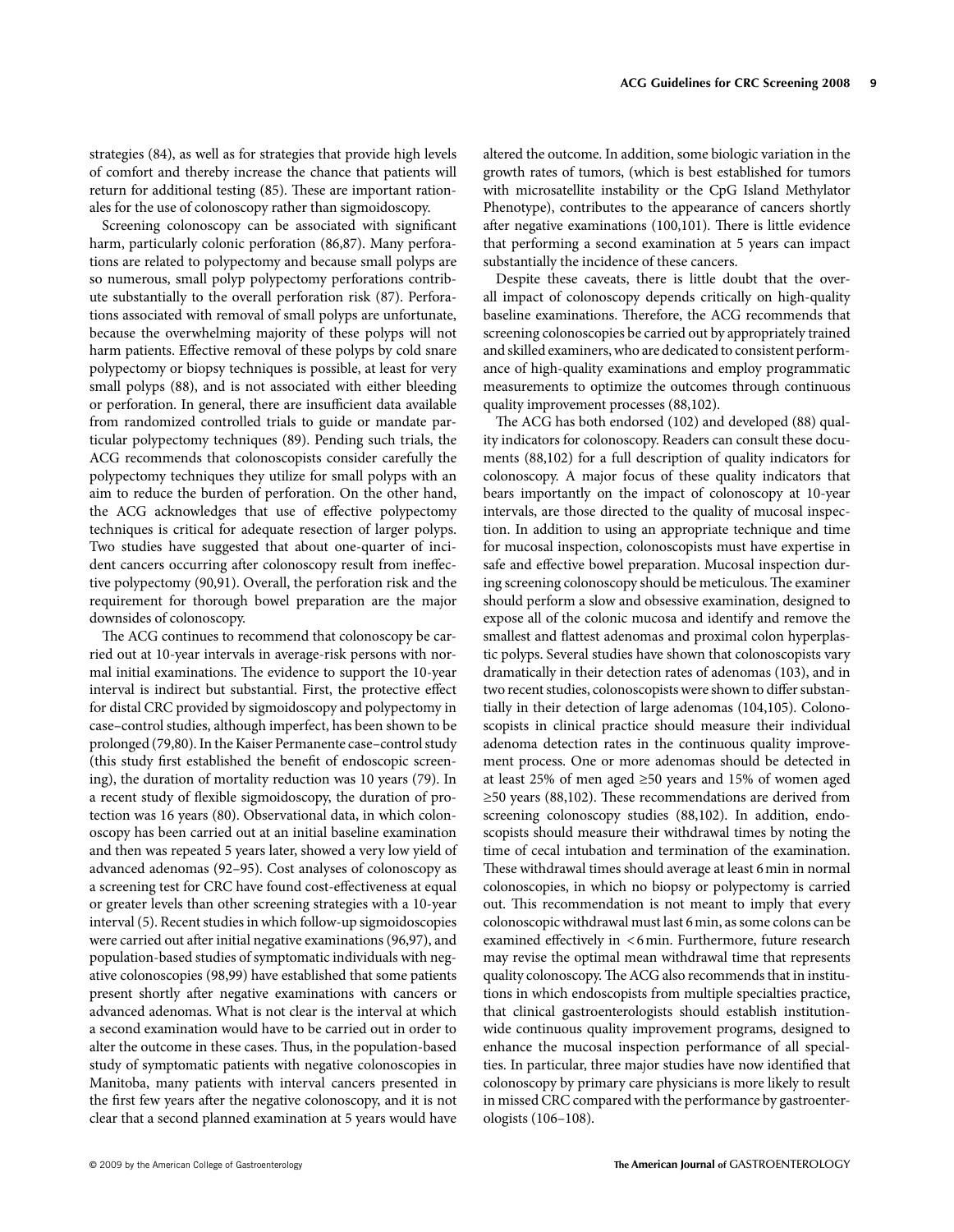The rationale and importance of the continuous quality improvement programs is emphasized by recent studies, showing lower than anticipated rates of protection against CRC by colonoscopy and polypectomy. Thus, adenoma cohorts participating in dietary intervention trials in the United States (109,110) and chemoprevention trials (111) have experienced little or no reduction in CRC incidence, compared with that in general population risk. Although the risk in these cohorts might be anticipated to be higher than the general population, the observed incidence of cancer clearly exceeds that anticipated based on earlier cohort studies (73,74) . Population-based studies have confirmed a reduction in the incidence of CRC associated with negative colonoscopy, but the reduction in incidence has been less than anticipated (98,99). In the Manitoba study, the reduction in incidence was  $<$  50% for the first 5 years after the index negative colonoscopy and increased to 72% at 10 years (98). This suggests that significant numbers of lesions present at the index colonoscopy were not detected.

 Inadequate bowel preparation is common in the United States (112), and inadequate preparation has been shown to impair the detection of both small (112,113) and large (113) polyps, and has also been shown recently in prospective colonoscopy studies to correlate with polyp detection (114-116). Although several commercial bowel preparations are available, certain principles of preparation will enhance the effectiveness of each of these commercial preparations. Best established is the principle of "splitting," in which at least half of the preparation is given on the day of the colonoscopy (116-118). When all of the bowel preparation is given on the day before examination and the interval between the last dose of preparation and the performance of colonoscopy is prolonged, the probability of poor preparation increases dramatically, particularly in the cecum and ascending colon (116 – 118) . Splitting can be carried out with oral dosing of either polyethylene glycol (116,118) or sodium phosphate (116,117) preparations. The practice guidelines of the American Society of Anesthesiologists allow ingestion of clear liquids until 2 h before sedation (119) . Recent guidelines for an effective and safe preparation are available (120), and have particularly emphasized the importance of aggressive hydration before and during the preparation, during the procedure, and after the procedure, especially when using oral sodium phosphate preparations (120) .

 Several recent technical developments can enhance the mucosal inspection process during colonoscopy. Pancolonic chromoendoscopy is effective for enhancing adenoma detection, but impractical for routine use (103). Narrow band imaging does not enhance mucosal inspection by endoscopists with high adenoma detection rates, but may be a useful teaching tool for enhancement of flat lesion detection by endoscopists with low adenoma detection rates (103). Wide-angle colonoscopy, cap-fitted colonoscopy, and the Third Eye Retroscope (Avantis Medical Systems, Sunnyvale, CA) are all under development as techniques to improve exposure of hidden mucosa during colonoscopy (103). The ACG recommends that clinical gastroenterologists follow actively the technical developments

## **Table 4 . Key measures for improving the quality and costeffectiveness of colonoscopy as a CRC screening test**

- Bowel preparation should be given in split doses (half of the dose is given on the day of procedure).
- Cecal intubation should be documented by description of landmarks and photography.
- All colonoscopists should document adenoma detection rates.
- Withdrawal times should average at least 6 min in intact colons, in which no biopsies or polypectomies are performed; this has greatest relevance to colonoscopists with low adenoma detection rates.
- Polyps should be removed by effective techniques, including snaring (rather than forceps methods) for all polyps >5 mm in size.
- Piecemeal resection of large sessile lesions requires close follow-up.
- In patients with complete examinations and adequate preparation, recommended screening and surveillance intervals should be followed.

CRC, colorectal cancer.

pertaining to mucosal inspection enhancement techniques and incorporate such techniques into practice, as they are proven to be both effective and practical. However, endoscopists should understand that no enhancement technique replaces the need for a meticulous inspection. Elements critical to highquality mucosal inspection during colonoscopy and which should be incorporated into all colonoscopy practices are detailed in **Table 4** .

 Although colonoscopy is widely available and reimbursed as a strategy for CRC prevention, in some health care systems economic factors place limits on the feasibility of screening colonoscopy. In such cases, or when patients decline colonoscopy, alternative CRC prevention tests or FIT are very acceptable alternatives ( **Table 3** ).

### APPENDIX C

#### **Alternative cancer prevention tests**

Alternative CRC prevention tests are listed in Table 3. The rationale for flexible sigmoidoscopy as a CRC screening test was reviewed in the 2000 guideline. Since that time, the use of flexible sigmoidoscopy has declined dramatically in the United States (14), though its use is still prevalent in certain settings. Flexible sigmoidoscopy is fundamentally similar to colonoscopy, except that less of the colon is examined, bowel preparation on average is less effective, and patients are not sedated. Flexible sigmoidoscopy can be offered at either 5-year or 10-year intervals. In the past, flexible sigmoidoscopy has typically been recommended at 5-year intervals, and this approach may be best if the extent of the examination is limited, or if the examination is carried out by an individual with limited endoscopic skills. However, the protective effect of sigmoidoscopy is long (79,80). Furthermore, colonoscopy may have more protection against left-sided compared with right-sided colon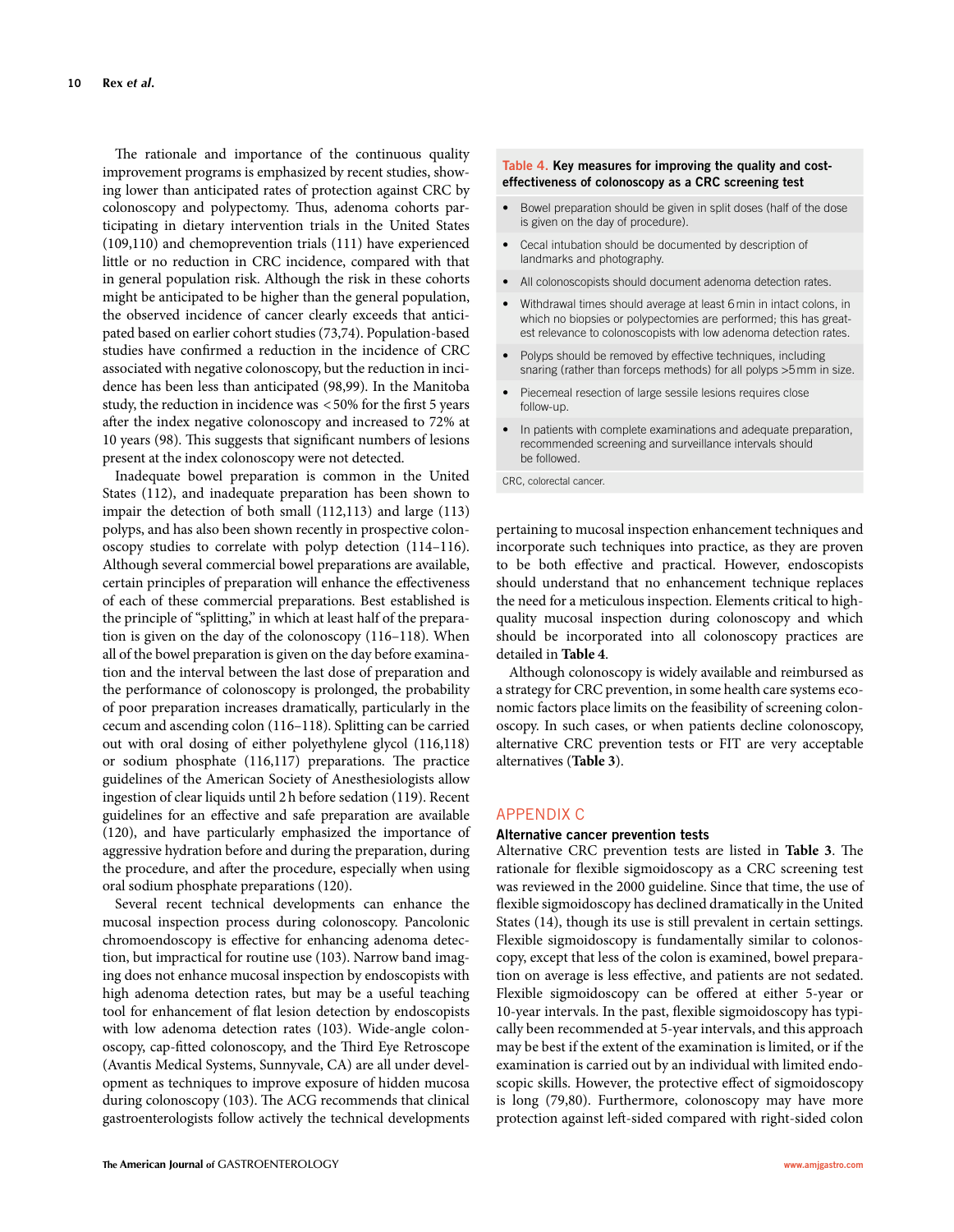cancers (99,101). Therefore, flexible sigmoidoscopy is carried out by highly skilled practitioners, it may be recommended at 10-year, rather than 5-year intervals (8) .

 Double contrast barium enema is no longer recommended as an alternative CRC prevention test, because its use has declined dramatically and also as its effectiveness for polyp detection is less than computed tomography (CT) colonography. The ACG considers that the DCBE could be used as a CRC screening test that is within the standard of care, if it is carried out by high volume operators with special interest and expertise in the technique. The rationale for DCBE over CT colonography is its low cost, but patients clearly prefer CT colonography (121,122) . Only a few centers in the United States still perform sufficient volumes of screening DCBE to warrant its continued use.

 CT colonography, every 5 years, is endorsed as an alternative to colonoscopy every 10 years because of its recent performance in the American College of Imaging Network Trial 6664 (also known as the National CT Colonography Trial) (123) . Results from earlier multicenter trials in the United States ranged from excellent (124) to poor (121,125). The principle performance feature that justifies inclusion of CT colonography as a viable alternative in patients who decline colonoscopy, is that the sensitivity for polyps  $\geq 1$  cm in size in the most recent multicenter US trial was 90% (123). In this study, 25% of radiologists who were tested for entry into the trial but performed poorly were excluded from participation, and thus lower sensitivity might be expected in clinical practice. The CT colonography probably has a lower risk of perforation than colonoscopy in most settings, but for several reasons it is not considered the equivalent of colonoscopy as a screening strategy. First, the evidence to support an effect of endoscopic screening on prevention of incident CRC and mortality is overwhelming compared with that for CT colonography (see Appendix B). Second, the inability to detect polyps 5 mm and smaller, which constitutes 80% of colorectal neoplasms, and whose natural history is still not understood, necessitates performance of the test at 5 year, rather than 10-year intervals (8). This is likely to increase overall costs, if CT colonography is used as a primary strategy. Although management of polyps < 1 cm in size is controversial, the ACG continues to recommend that patients with polyps 6 mm or larger be referred for polypectomy, as should patients with three or more polyps of any size read with high confidence (126). Polyps  $\leq$ 5 mm in size interpreted with high confidence should be described in the CT colonography report (126). Unfortunately, false positives are common, and the specificity for polyps ≥ 1 cm in size in the National CT Colonography Trial was only 86%, with a positive predictive value of 23% (123). Thus, colonoscopy for polyps detected on CT colonography will often require long procedures, in order to verify absence of other polyps. False positives diminish cost-effectiveness by increasing follow-up colonoscopies and repeat CT colonographies to verify false positive status. The ACG recommends that asymptomatic patients be informed of the possibility of radiation risk associated with one or repeated CT colonography studies, though the exact risk associated with radiation is

unclear (127,128). The value of extracolonic findings detected by CT colonography is mixed, with substantial costs associated with incidental findings, but occasional important extracolonic findings are detected such as asymptomatic cancers and large abdominal aortic aneurysms. As a final point, the ACG is also concerned about the potential impact of CT colonography on adherence and thus on polypectomy rates. Thus, if CT colonography substantially improves adherence, it should improve polypectomy rates and thereby reduce CRC, even if only large polyps are detected and referred for colonoscopy. On the other hand, if CT colonography largely displaces patients who would otherwise be willing to undergo colonoscopy, then polypectomy rates will fall substantially, which could significantly increase the CRC incidence (129). Thus, for multiple reasons, and pending additional study, CT colonography should be offered to patients who decline colonoscopy.

# APPENDIX D

### **Alternative cancer detection tests**

The alternative cancer detection tests are listed in **Table 3**. Hemoccult Sensa is an improved guaiac-based card for fecal occult blood testing. It has superior sensitivity to older guaiacbased cards, but the overall evidence is less than that supporting the FIT. Furthermore, the FIT resulted in improved adherence for CRC screening over card-based tests in two randomized controlled trials (18,19). Therefore, FITs are preferred over Hemoccult Sensa.

Fecal DNA testing has been evaluated in three different versions. The first (Version 1.0) included tests for point mutations in *k-ras*, APC, P53, mutations in the BAT26 microsatellite instability marker, and the DNA integrity assay. The sensitivity for cancer was superior to traditional guaiac-based occult blood testing, but the absolute sensitivity was 52% and disappointing considering the high cost of the test (130). After completion of the trial, it was learned that the DNA integrity assay, which had appeared to be the most promising element in the assay in early studies (131), was non-informative because of the instability of DNA during shipment. Subsequently, Version 1.1 has been commercialized, which includes the same DNA test used in Version 1.0, but includes technical improvements of gel-based DNA capture and buffer stabilization of long or redundant DNA critical to the DNA integrity assay. No screening test using Version 1.1 has been reported, but a trial in established CRCs identified 70% sensitivity and specificity of ~95%, (specificity similar to Version 1.0) (132). Version 2.0 utilizes a simplified assay consisting of the DNA integrity assay and hypermethylation of the vimentin gene. No screening trial with Version 2.0 has been carried out, but a study in established CRCs shows sensitivity of 87% for cancer, but specificity fell to 82% (133). The latter specificity limits the frequency with which the test can be carried out reasonably. Given that the performance characteristics of the FIT are approximately equal to Versions 1.0, and 1.1, and superior to Version 2.0 with regard to specificity, and that FIT costs much less than fecal DNA testing,